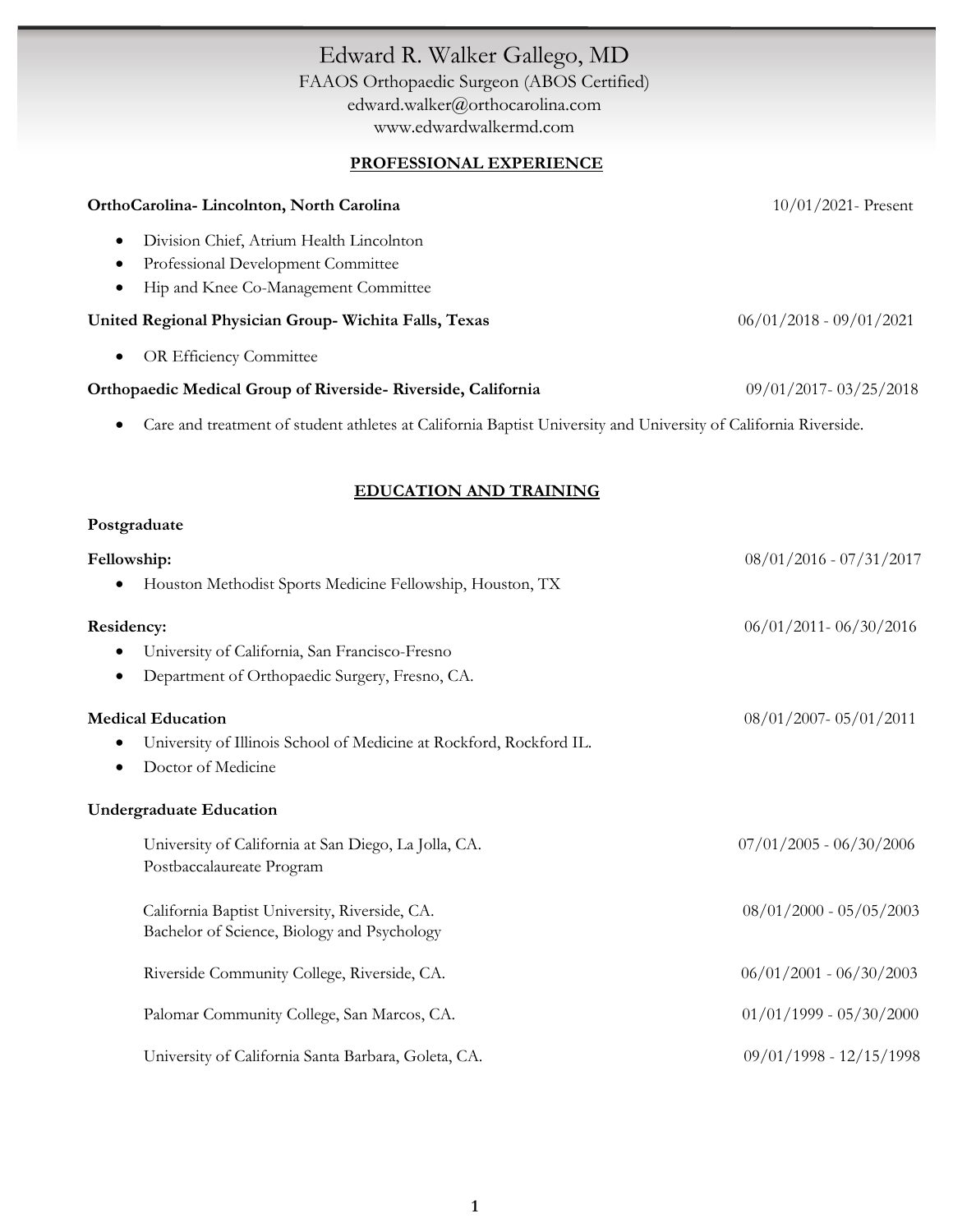# Edward R. Walker Gallego, MD FAAOS Orthopaedic Surgeon (ABOS Certified) [edward.walker@orthocarolina.com](mailto:edward.walker@orthocarolina.com) [www.edwardwalkermd.com](http://www.edwardwalkermd.com/)

### **CERTIFICATIONS**

| Scuba                                                                                                 | 08/2015                   |
|-------------------------------------------------------------------------------------------------------|---------------------------|
| Ham Radio Operator License                                                                            | 08/2015                   |
| KK6VZM<br>$\bullet$                                                                                   |                           |
| <b>California Fluoroscopy License</b>                                                                 | 06/2016                   |
| HC 00202097<br>$\bullet$                                                                              |                           |
| Musculoskeletal Ultrasound                                                                            | 09/2016                   |
| Burwin Institute of Diagnostic Ultrasound<br>$\bullet$                                                |                           |
| <b>MEDICAL LICENSES</b>                                                                               |                           |
| California - Active                                                                                   | Issued 09/09/2012         |
| License # A122800<br>$\bullet$                                                                        |                           |
| Texas - Active                                                                                        | Issued 11/30/2015         |
| License # Q6586<br>$\bullet$                                                                          |                           |
| North Carolina - Active                                                                               | Issued 04/29/2021         |
| License # 2021-01484<br>٠                                                                             |                           |
| <b>MILITARY SERVICES</b>                                                                              |                           |
| California Army National Guard, Major                                                                 | $08/01/2018 - 12/10/2018$ |
| 578th BEB, Camp As-Sayliyah, Qatar                                                                    |                           |
| Performed PHA's for soldiers ensuring they are fit for duty and ensure medical readiness<br>$\bullet$ |                           |
| Teach medically related courses to the medics<br>٠                                                    |                           |
| Organized MASCAL events                                                                               |                           |
| California Army National Guard, Captain, Field Surgeon                                                | $11/01/2017 - 03/30/2019$ |
| 40th Brigade Support Battalion, Bell, CA.                                                             |                           |
| • Performed physical exams on soldiers ensuring they were fit for duty.                               |                           |
| Teach medically related courses to the medics.                                                        |                           |
| Texas Army National Guard, Captain, Field Surgeon                                                     | $10/01/2016 - 11/01/2017$ |
| CCo, 536th BSB, La Marque, TX.                                                                        |                           |
| <b>Equal Opportunity Leader</b><br>$\bullet$                                                          |                           |
| Teach medically related courses to the medics.<br>٠                                                   |                           |
| California Army National Guard, Captain, Field Surgeon                                                | $05/01/2012 - 06/30/2016$ |
| Medical Detachment, 40th Combat Aviation Brigade, Clovis, CA.                                         |                           |
| Performed physical exams on soldiers ensuring they were fit for duty.<br>٠                            |                           |
| Teach medically related courses to the medics.<br>٠                                                   |                           |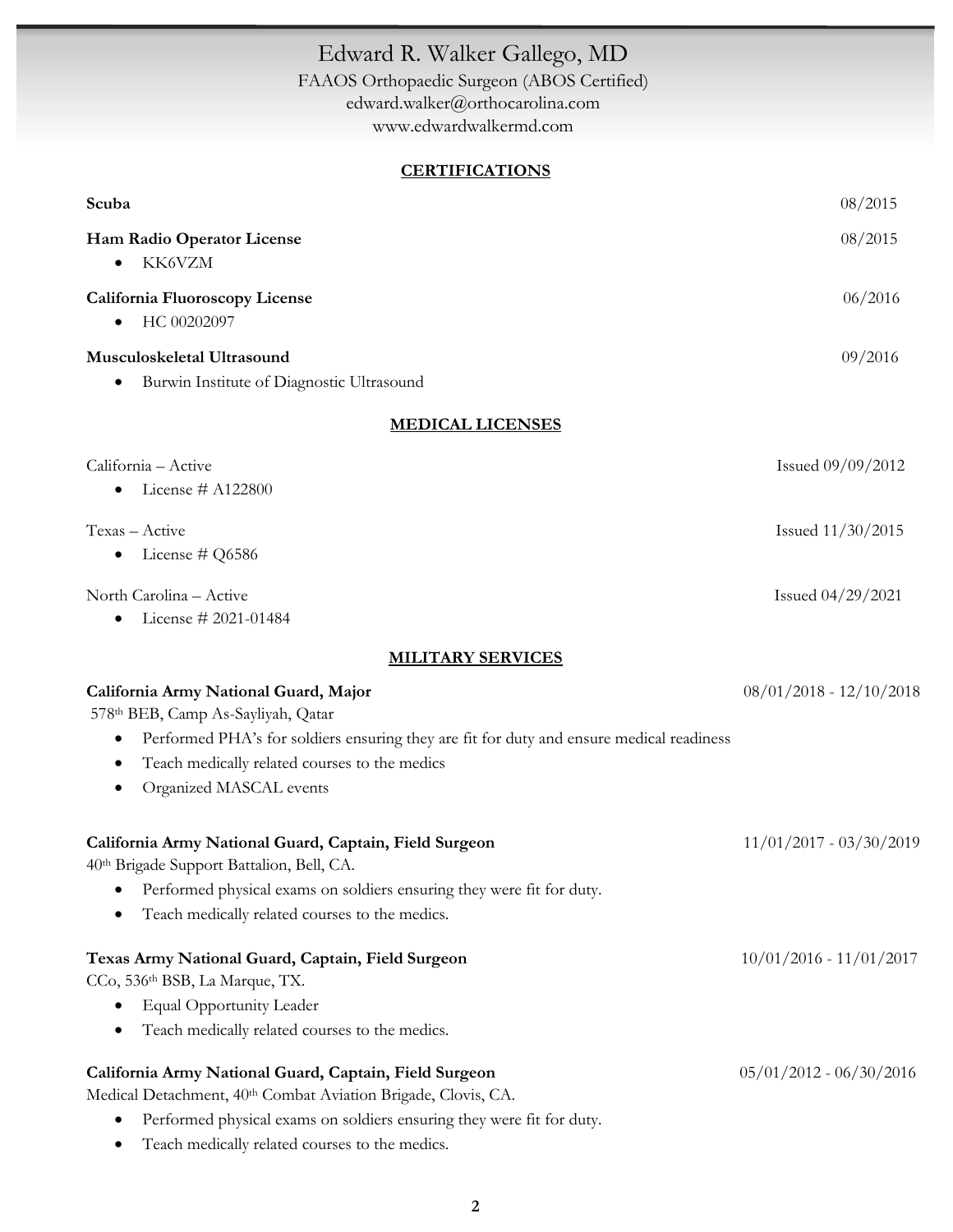# Edward R. Walker Gallego, MD

FAAOS Orthopaedic Surgeon (ABOS Certified) [edward.walker@orthocarolina.com](mailto:edward.walker@orthocarolina.com) [www.edwardwalkermd.com](http://www.edwardwalkermd.com/)

### **Illinois Army National Guard, Active Duty, 2nd Lieutenant** 12/01/2008 - 05/01/2011

Army Medical Department Student Recruiter, Alsip, IL.

- Performed blood draws, drug screens and physical exams for soldiers throughout the state of Illinois.
- Teach medically related courses to the unit.
- Discussed with medical student's various scholarship opportunities that the National Guard can provide as a student.

## **PROFESSIONAL SOCIETIES**

| $\bullet$ | International Society of Arthroscopy, Knee Surgery, and Orthopaedic Sports Medicine | $12/2021$ - Present  |
|-----------|-------------------------------------------------------------------------------------|----------------------|
| $\bullet$ | International Cartilage and Joint Preservation Society                              | $12/2021$ - Present  |
|           | • American Board of Orthopaedic Surgery                                             | $12/2020$ - Present  |
|           | • American Orthopaedic Society of Sports Medicine                                   | $10/2016 - 07/2017$  |
|           | • Society of Military Orthopaedic Surgeons                                          | $09/2013$ - Present  |
| $\bullet$ | Arthroscopy Association of North America                                            | $08/2013$ - Present  |
|           | • American Academy of Orthopaedic Surgeons                                          | $06/2011$ to Present |

## **HONORS AND AWARDS**

- Surgeon's Award, UCSF-Fresno 2016
- American Society of Surgery of the Hand Military Scholarship Recipient, 09/2014
- Urban Health Student of the Year, University of Illinois Chicago 2011
- Hispanic Scholarship Finalist, 2010, University of Illinois Chicago COM
- Received the grade of Outstanding in Surgery, OB/GYN, Family Medicine, and Psychiatry and Clinical Outstanding in Medicine and Pediatrics, 2009 – 2010, University of Illinois Chicago COM
- Recipient of Dr. Monash Scholarship, Fall 2009 Spring 2010, University of Illinois Chicago COM
- Recipient of Illinois Legislative Latino Caucus Foundation Scholarship, 12/2009, University of Illinois Chicago COM
- Recipient of San Diego Police Officer Association Scholarship,  $06/2008 06/2010$
- Dean's List 2000 2003, California Baptist University
- Student Leadership Recognition as a Resident Assistant 2003
- Biology Award 2003, California Baptist University
- Who's Who Among American College Students, Who's Who, 03/2003, California Baptist University

### **MILITARY AWARDS**

- Army Commendation Medal
- National Defense Service Ribbon
- Global War on Terrorism Expeditionary Service Medal
- Army Service Ribbon
- Armed Forces Service Ribbon
- Armed Forces Reserve Medal with M Device
- Overseas Service Ribbon
- California Federal Service Ribbon
- California Drill Attendance Service Ribbon with Silver Star
- Army Reserve Component Achievement Medal with 2 Bronze Oak Leaf Cluster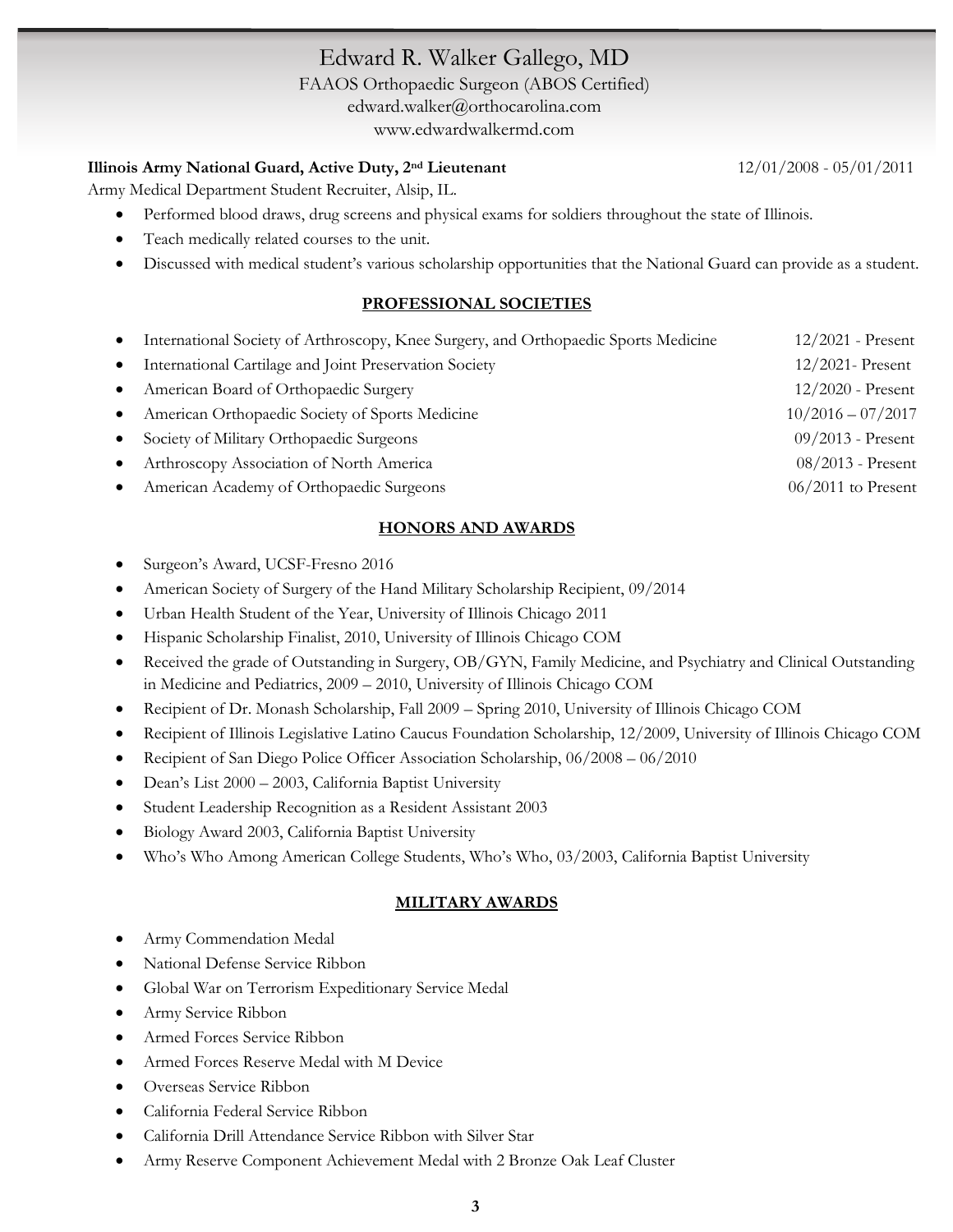# Edward R. Walker Gallego, MD

FAAOS Orthopaedic Surgeon (ABOS Certified) [edward.walker@orthocarolina.com](mailto:edward.walker@orthocarolina.com) [www.edwardwalkermd.com](http://www.edwardwalkermd.com/)

#### **VOLUNTEER WORK**

| • California Baptist University Biological Sciences Chair's Council for Excellence | 2021- Present |
|------------------------------------------------------------------------------------|---------------|
| • California Baptist University College of Health Science, Preceptor               | 2018          |

#### **TEAM COVERAGE EXPERIENCE**

|           | Lincolnton High School                           | $12/2021$ - Present |
|-----------|--------------------------------------------------|---------------------|
|           | California Baptist University, NCAA Division I   | $09/2017 - 03/2018$ |
|           | Houston Rockets, National Basketball Association | 08/2016 -7/2017     |
|           | Houston Astros, Major League Baseball            | $08/2016 - 07/2017$ |
|           | Houston Dynamo, Major League Soccer              | $08/2016 - 07/2017$ |
| $\bullet$ | Houston Texans, National Football League         | $08/2016 - 07/2017$ |
|           | Rice University, NCAA Division 1                 | $08/2016 - 07/2017$ |
|           | Manvel High School, Alvin, TX.                   | $08/2016 - 07/2017$ |
|           | Fresno Unified School District, Varsity Football | Fall 2013           |

#### **GRANTS**

| American Foundation for Surgery of the Hand                                          | 10/2013 |
|--------------------------------------------------------------------------------------|---------|
| Awarded for anatomic research of the periosteal vascular of the volar distal radius. |         |
| Visible Health Inc., Draw MD                                                         | 02/2013 |
| Awarded two iPads to complete study on enhancement of patient education.             |         |

#### **RESEARCH & PUBLICATIONS**

#### **Peer Reviewed**

- 1. Huang JS; Donohue M; Golnari G; Fernandez S; Walker Gallego E; Galvan K; Briones C; Tamai J; Becerra K. Pediatrician's weight assessment and obesity management practices. BMC Pediatr. 2009;9:19.
- 2. Huang JS; Becerra K; Oda T; Walker Gallegos E; Xu R; Donohue M; Chen I; Curbelo V; Breslow A. Parental ability to discriminate the weight status of children: Results of a survey. Pediatrics. 2007;120(1):e112-e119.
- 3. Huang JS; Becerra K; Walker E; Hovell MF. Childhood overweight and orthodontists: Results of a survey. J Public Health Dent. 2006.66(4):292-294
- 4. Knedel M; Walker Gallego ER; Gerardi J; Husak LE; Altebarmakian M. Pediatric femur fractures: Single incision intramedullary fixation technique. J Pediatr Orthop. 2015: 35(7): 657-60
- 5. Walker Gallego ER; Burk T; Horvai Andrew, Link T; Luke A; O'Donnell R. Patellar Coccidioides immitis osteomyelitis: Case report and literature review. Current Orthopedic Practice. 2016: 27(3): 330-335
- 6. Jernick, Michael; Walker Gallego, Edward; Nuzzo, Michael. Retrospective Analysis of the Accuracy of Ultrasound-Guided Magnetic Resonance Arthrogram Injections of the Hip in the Office Setting. The Orthopaedic Journal of Sport Medicine. 2017 5(12): 1-4.

### **Technical Paper**

1. Walker Gallego, ER; Kerstman E; Shah RV. Approach to musculoskeletal injuries. NASA Human Research Program, Exploration Medical Capability. June 2015 [http://ston.jsc.nasa.gov/collections/trs/techrep/TM-2015-](http://ston.jsc.nasa.gov/collections/trs/techrep/TM-2015-218581.pdf) [218581.pdf](http://ston.jsc.nasa.gov/collections/trs/techrep/TM-2015-218581.pdf)